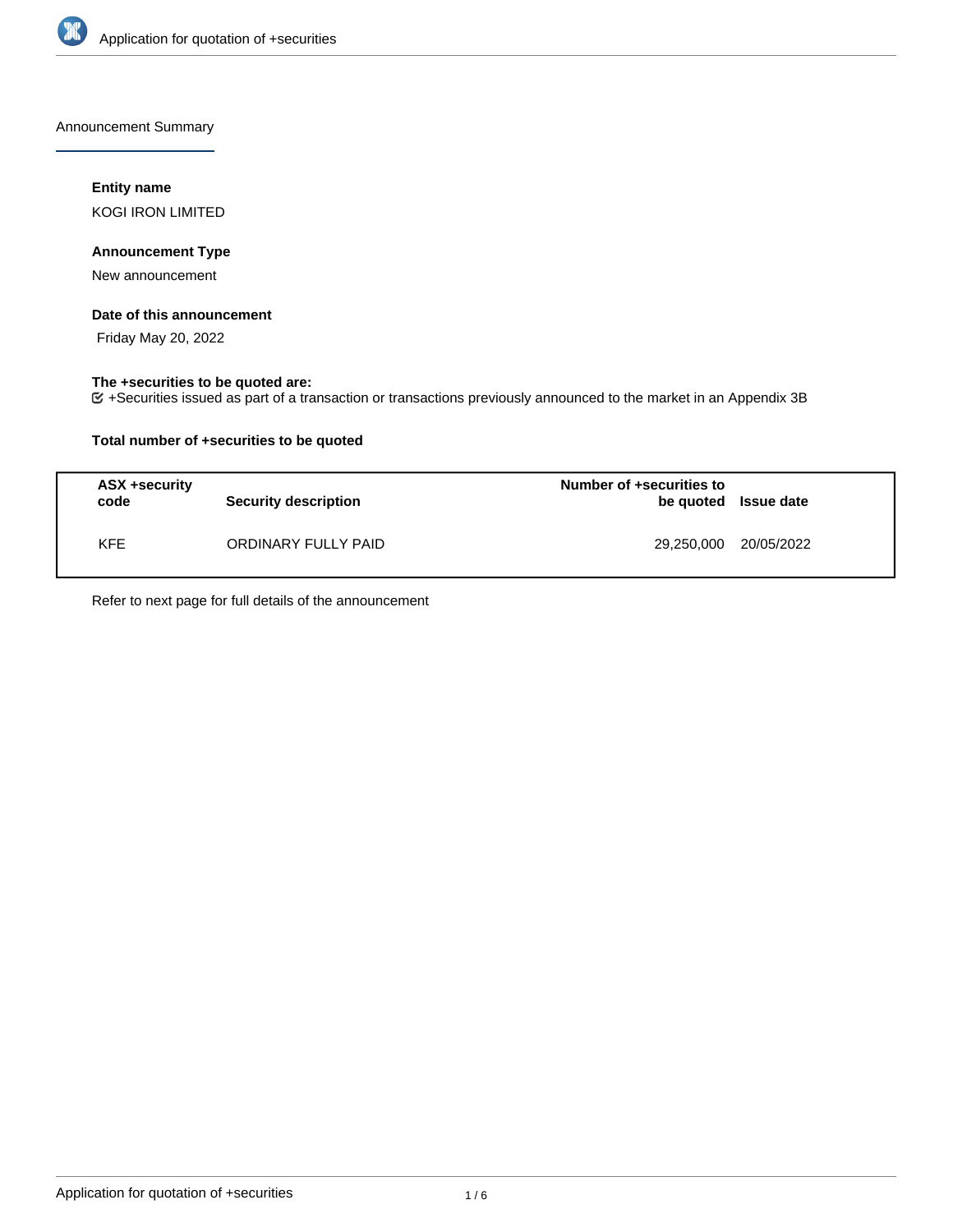

Part 1 - Entity and announcement details

## **1.1 Name of entity**

KOGI IRON LIMITED

We (the entity named above) apply for +quotation of the following +securities and agree to the matters set out in Appendix 2A of the ASX Listing Rules.

**1.2 Registered number type** ACN

**Registration number** 001894033

**1.3 ASX issuer code** KFE

**1.4 The announcement is**

New announcement

### **1.5 Date of this announcement**

20/5/2022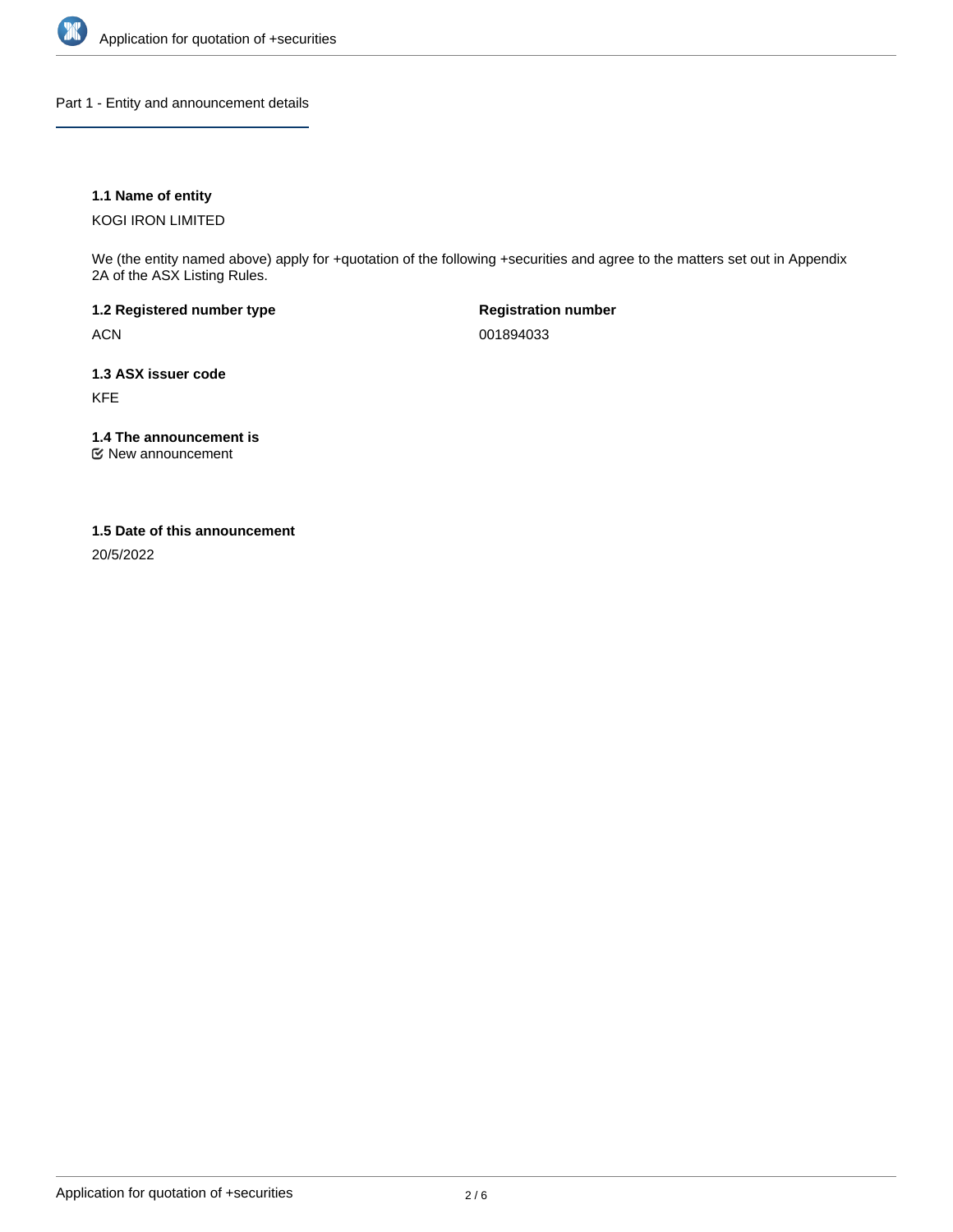

## Part 2 - Type of Issue

#### **2.1 The +securities to be quoted are:**

+Securities issued as part of a transaction or transactions previously announced to the market in an Appendix 3B

#### **Previous Appendix 3B details:**

| Announcement Date and<br>Time | <b>Announcement Title</b>                          | Selected Appendix 3B to submit quotation<br>reguest          |
|-------------------------------|----------------------------------------------------|--------------------------------------------------------------|
| 30-Mar-2022 10:15             | New - Proposed issue of securities -<br><b>KFF</b> | An offer of +securities under a +securities<br>purchase plan |

# **2.3a.2 Are there any further issues of +securities yet to take place to complete the transaction(s) referred to in the Appendix 3B?**

Yes

#### **2.3a.3 Please provide details of the further issues of +securities yet to take place to complete the transaction(s) referred to in the Appendix 3B**

14,625,000 Listed Options, exercisable at \$0.02 and expiring on 31 December 2024, subject to shareholder approval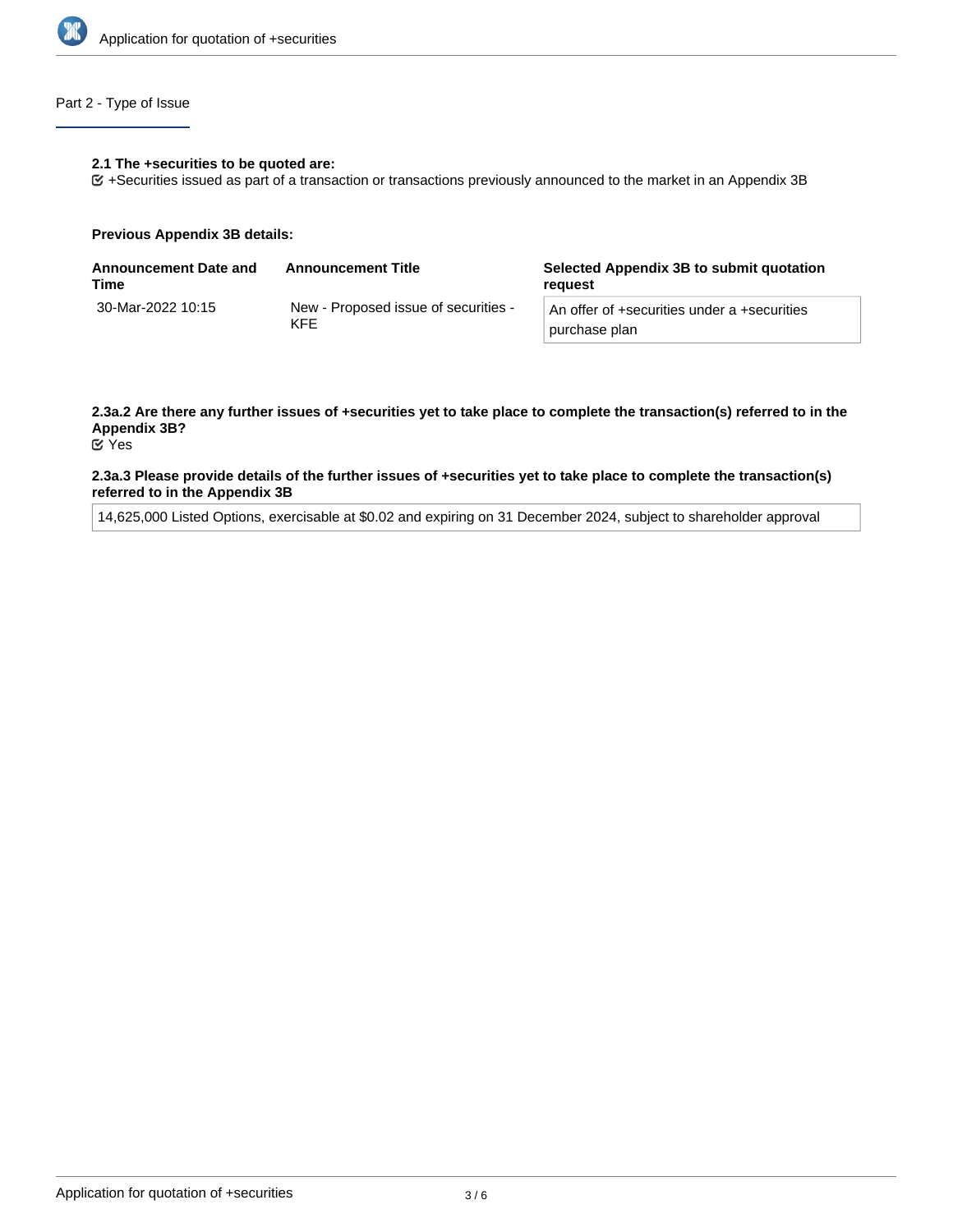

Part 3A - number and type of +securities to be quoted where issue has previously been notified to ASX in an Appendix 3B

## Corporate Action Component Detail

## **ASX +security code and description**

KFE : ORDINARY FULLY PAID

**Issue date**

20/5/2022

Distribution Schedule

**Provide a distribution schedule for the new +securities according to the categories set out in the left hand column including the number of recipients and the total percentage of the new +securities held by the recipients in each category.**

| Number of +securities held | Number of holders | Total percentage of +securities held<br>For example, to enter a value of 50%<br>please input as 50.00 |
|----------------------------|-------------------|-------------------------------------------------------------------------------------------------------|
| $1 - 1,000$                |                   | %                                                                                                     |
| $1,001 - 5,000$            |                   | %                                                                                                     |
| $5,001 - 10,000$           |                   | %                                                                                                     |
| 10,001 - 100,000           |                   | %                                                                                                     |
| 100,001 and over           |                   | $\%$                                                                                                  |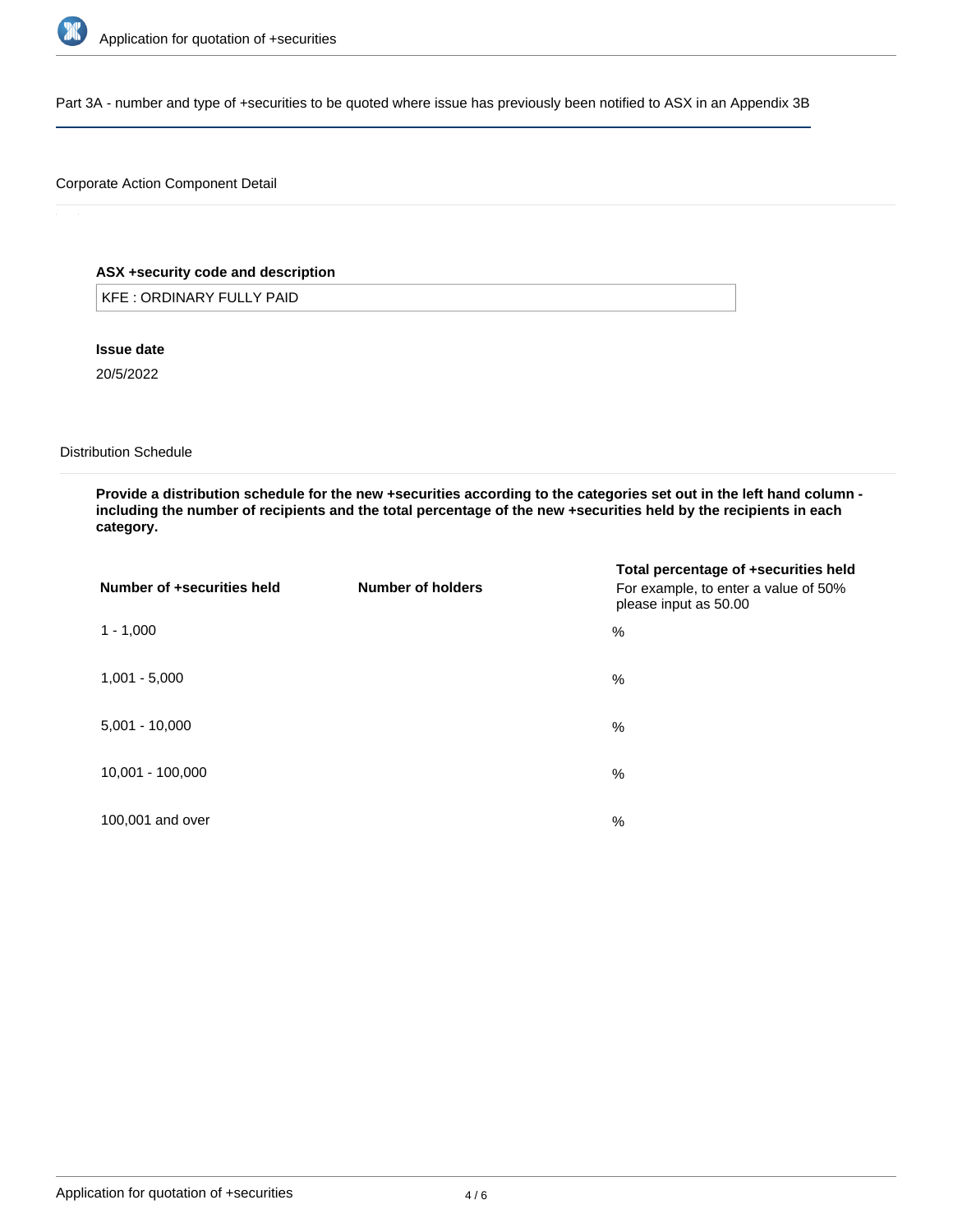

Issue details

# **Number of +securities to be quoted**

29,250,000

# **Issue currency**

**Issue price or consideration per +security**

AUD - Australian Dollar

AUD 0.00800000

**Any other information the entity wishes to provide about the +securities to be quoted**